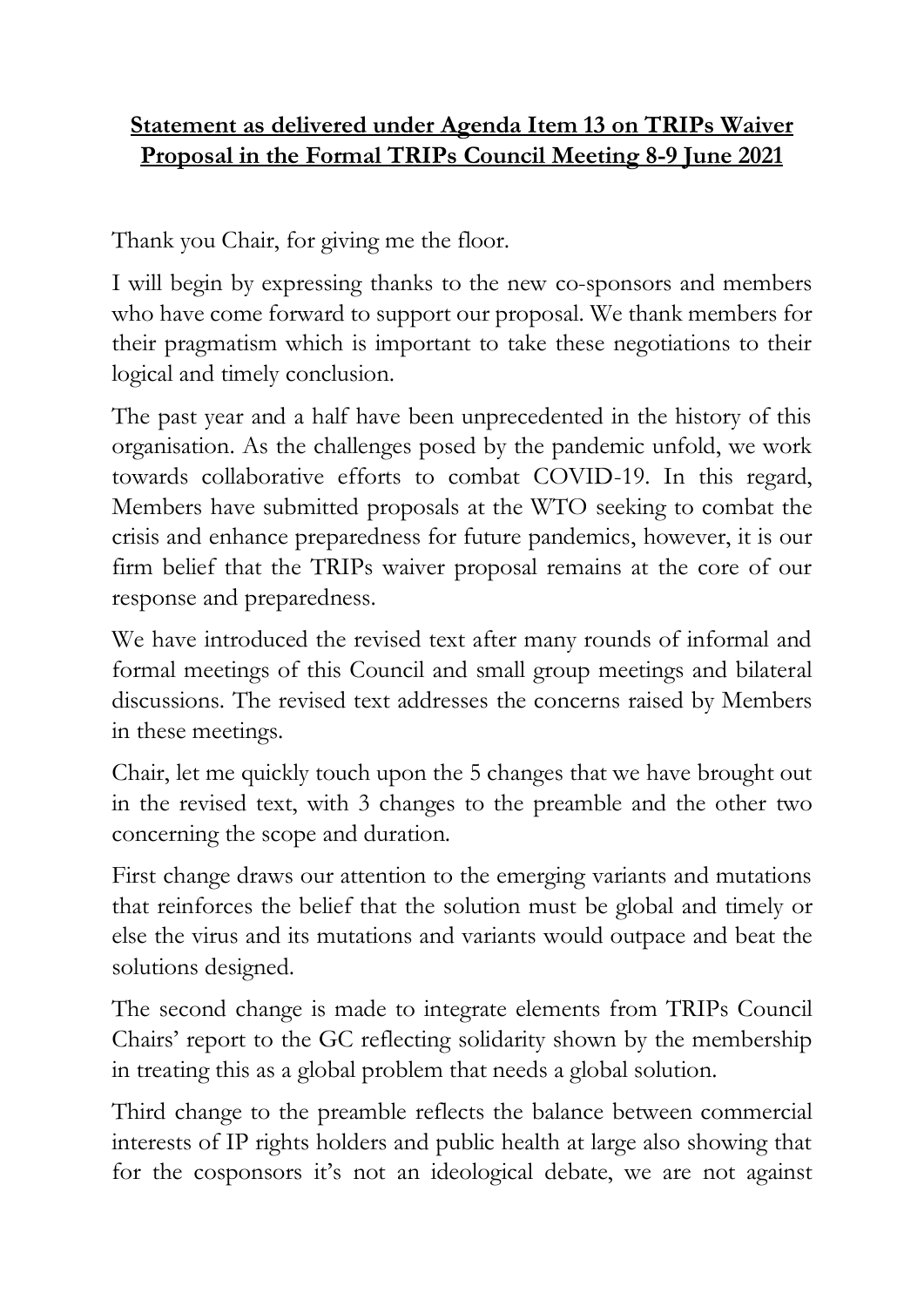incentives for R&D and innovation while at the same time we acknowledge the importance of PUBLIC Health during a pandemic.

The scope and duration bring in specificity to the proposal, as the scope focuses on the prevention, containment, and treatment of COVID19 and includes the health products and technologies needed to deal with the pandemic, the specific duration considers uncertainties surrounding the pandemic while also brings out the temporary nature of the waiver. The proponents have no intention of continuing the waiver for indefinite period and no intention of denying benefits of IP rights to right holders beyond the waiver period. Therefore, India will request members having such doubts to join text-based negotiations.

Chair, it is encouraging to note that in the past eight months the proposal has been actively discussed in various formats at the TRIPs Council meetings both formal and informal, in small group meetings as well as in bilateral engagements. Seemingly, a fair conclusion can be drawn that, all Members have concurred that the solution needs to be comprehensive and multipronged, and that various ways can be pursued simultaneously and without prejudice to each other.

We gather from the informal meeting held on  $31<sup>st</sup>$  May and from discussions in yesterday and today's meeting that Members have expressed their willingness to engage in discussions on the text and we thank the Members for this flexibility. Also, in the informal meeting Chair you had asked delegations to come prepared to deliberate upon the modalities and format with regards to the text-based negotiations. Let me briefly present our five suggestions with respect to that.

First, we would like negotiations to begin after this formal meeting i.e., by mid-June. Second. Looking at the severity of the  $2<sup>nd</sup>$  and  $3<sup>rd</sup>$  wave hitting different parts of the world Chair, we have no time to lose, we look at concluding these negotiations by the end of July before we go for the summer break.

Third we would like to enter line-by-line negotiations on the text, and for this we are open and flexible to engage in all possible formats whether in a plenary or small group meetings.